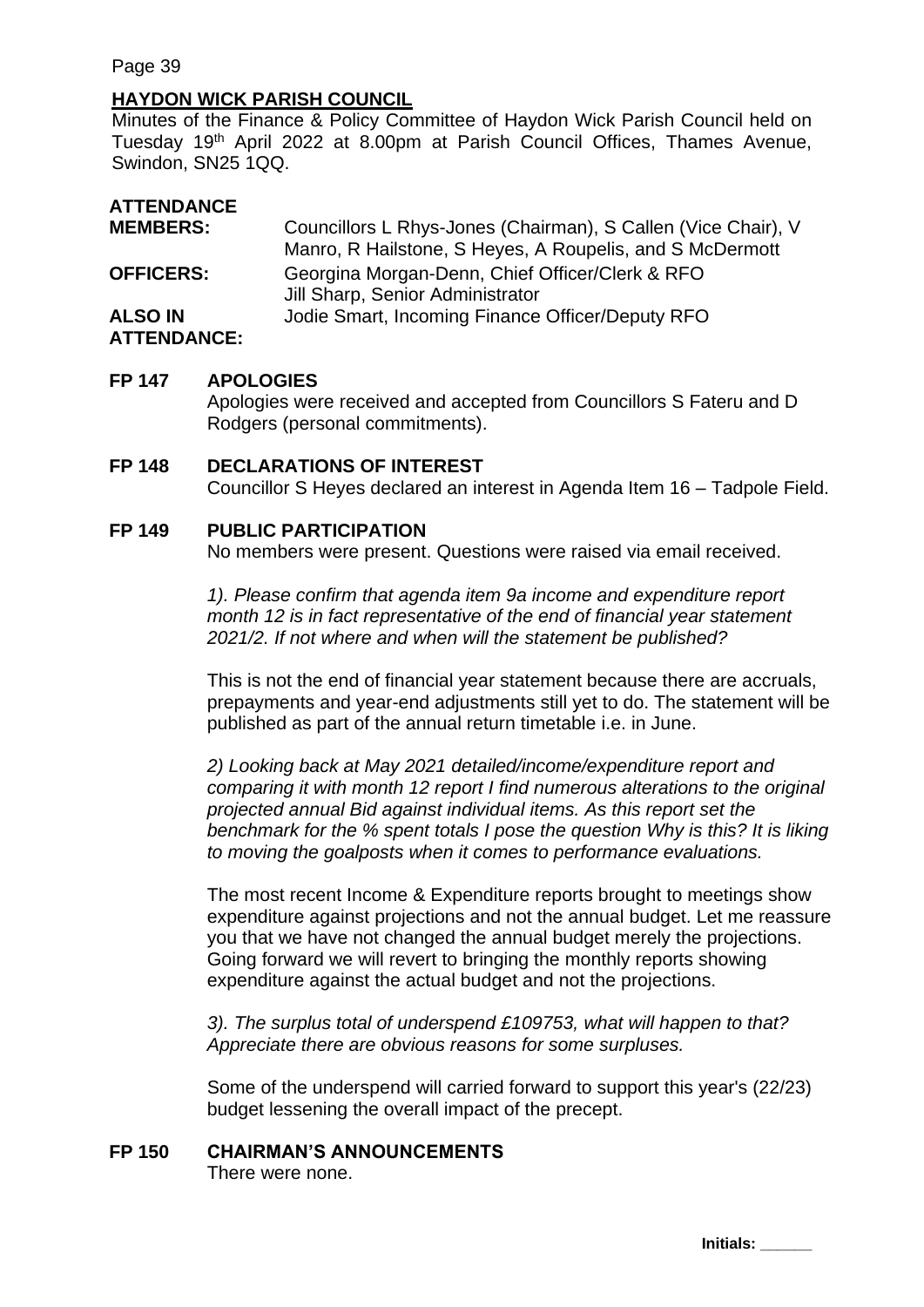# **FP 151 MINUTES OF THE PREVIOUS MEETING**

Members approved the minutes of the Finance & Policy Meeting held on Tuesday 15<sup>th</sup> February 2022 and the minutes signed, including the error in the spelling of Councillor Manro.

**Proposed: Councillor S Heyes Seconded: Councillor V Manro Vote: Agreed with two (2) Abstentions.** 

**RESOLVED: Members confirmed as a true record the minutes of meetings held on Tuesday 15th February 2022 and the Chairman signed the minutes.**

# **FP 152 COUNCILLORS REPORTS**

| <b>Councillor S Heyes</b>      | Nothing to report. |
|--------------------------------|--------------------|
| <b>Councillor R Hailstone</b>  | Nothing to report. |
| <b>Councillor S McDermott</b>  | Nothing to report. |
| Councillor V Manro             | Nothing to report. |
| <b>Councillor L Rhys-Jones</b> | Nothing to report. |
| <b>Councillor S Callen</b>     | Nothing to report. |
| <b>Councillor A Roupelis</b>   | Nothing to report. |

# **FP 153 CHIEF OFFICER'S REPORT**

Our current electricity providers have raised an objection to the cancellation of the existing contract earlier than the contractual term. The Council's utility broker is liaising on our behalf and will provide an update soon. It was acknowledged that this could mean the previously agreed rates with our new provider may need to be renegotiated.

## **FP 154 @HAYDONWICK YOUR COMMUNITY MATTERS – STRATEGY CONSULTATION**

Reported the event was successful. Good turnout of residents who were engaged in the interactive sessions. Now awaiting the draft strategy which will be discussed with the Strategic Working Party, Committee and finally Full Council for adoption. The Chief Officer is planning to organise a workshop for Councillors and Senior Officers to help with embedding the new strategy.

## **FP 155 FINANCIAL MATTERS**

- **FP 155A** Members received, discussed and noted the Income & Expenditure Reports for Month 12 2022. Councillor Heyes commented that on Page 3 item 4314, 43100 were overspent. *Action: Chief Officer will report back following an investigation.*
- **FP 155B** Members received, discussed and noted the Bank Statements and Bank Reconciliations for March 2022.
- **FP 155C** Members discussed and approved the March/April expenditure The total payments for approval were £72,718.78 – interim spreadsheet (due to year end) references 1-35. Members also noted the retrospective payments up to 30th March 2022 – ref 2087-2111, total £8,054.83 – agreed FC 215B. **Proposed: Councillor V Manro Seconded: Councillor A Roupelis Vote: Agreed with one (1) Abstention.**

**RESOLVED: Members approved March/April 2022 expenditure under interim spreadsheet references 1-35. The total payments for approval were £72,718.78. Members also noted retrospective payments up to** 

**Initials: \_\_\_\_\_\_**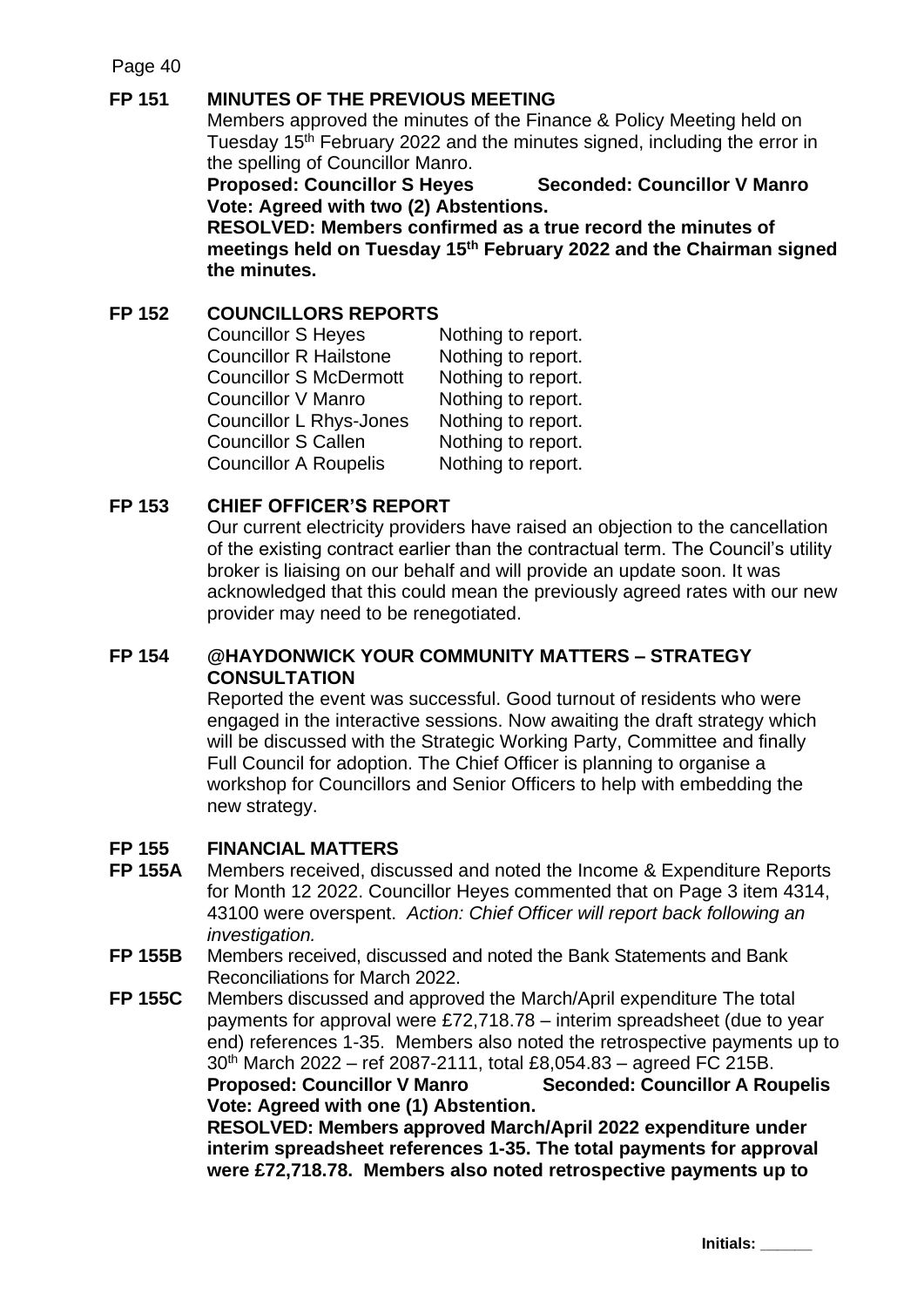## **30th March 2022 agreed FC 215B. References 2087-2111, total £8,054.83.**

**FP 155D** Members noted the Solar Panel FIT payments for the period spanning December 2021 to March 2022 has been claimed for value of £403.22.

**FP 155E** Members retrospectively authorised the Direct Debit for the Investec Contract Hire Agreement for two electric caged vehicles – per vehicle cost is £554.12 per month on a 5-year term – agreed FP145

> **Proposed: Councillor S McDermott Seconded: Councillor V Manro Vote: Agreed Unanimously.**

**RESOLVED: Members retrospectively authorised the Direct Debit for the Investec Contract Hire Agreement for two electric caged vehicles – per vehicle cost is £554.12 per month on a 5-year term – agreed FP145.**

### **FP 156 ANNUAL GOVERNANCE & ACCOUNTABILITY RETURN (AGAR) 2021/2022**

Members noted the timetable for the Annual Governance and Accounts (AGAR) as below:

**19 April** – Policy & Finance Committee to note AGAR timetable **27 May** – End of Year closedown and reporting – undertaken internally by Deputy RFO

**10 June** – End of Year Internal Auditor visit (signs IA section of AGAR and form ready for Full Council)

**14 June** – Policy & Finance Committee receives interim End of Year Internal Auditor report

**21 June** – Full Council signs AGAR (by Chairman & Chief Officer/Clerk & RFO). Section 1 to be approved before Section 2. Both must be approved and published on the website before 1 July 2020.

**28 June** – AGAR to External Auditor and confirm of dates for notifying public to view. External Auditor's deadline for receipt of the completed AGAR is Friday 1<sup>st</sup> July 2022. Although extensions to this deadline may be considered (max of 4 weeks at a time up to 15 September), it is not anticipated that this is required.

**28 June** – Publish completed and signed Notice of Public Rights and Sections 1 & 2 of the AGAR

**1 July - 12 August (tbc)** – Tentative period set for inspection of Public Rights and Publication of Unaudited AGAR. This complies with the required 30 working day period, which must include the first 10 working days in July. **30 September** – deadline for publishing Notice of Conclusion of Audit, completed Section 3, Sections 1 & 2 if any amendments arise as a result of the review. Also, recommended to upload the Annual Internal Audit Report.

# **FP 157 ROOM HIRE RATES**

Members received the Officer's report. More information was requested before any decision could be made on future rates.

# **FP 158 FREEDOM OF INFORMATION REQUEST (FOI)**

Members received, discussed and noted a FOI request regarding the recruitment and retention of British Muslims was submitted on the 7<sup>th</sup> March and responded to on 16<sup>th</sup> March 2022.